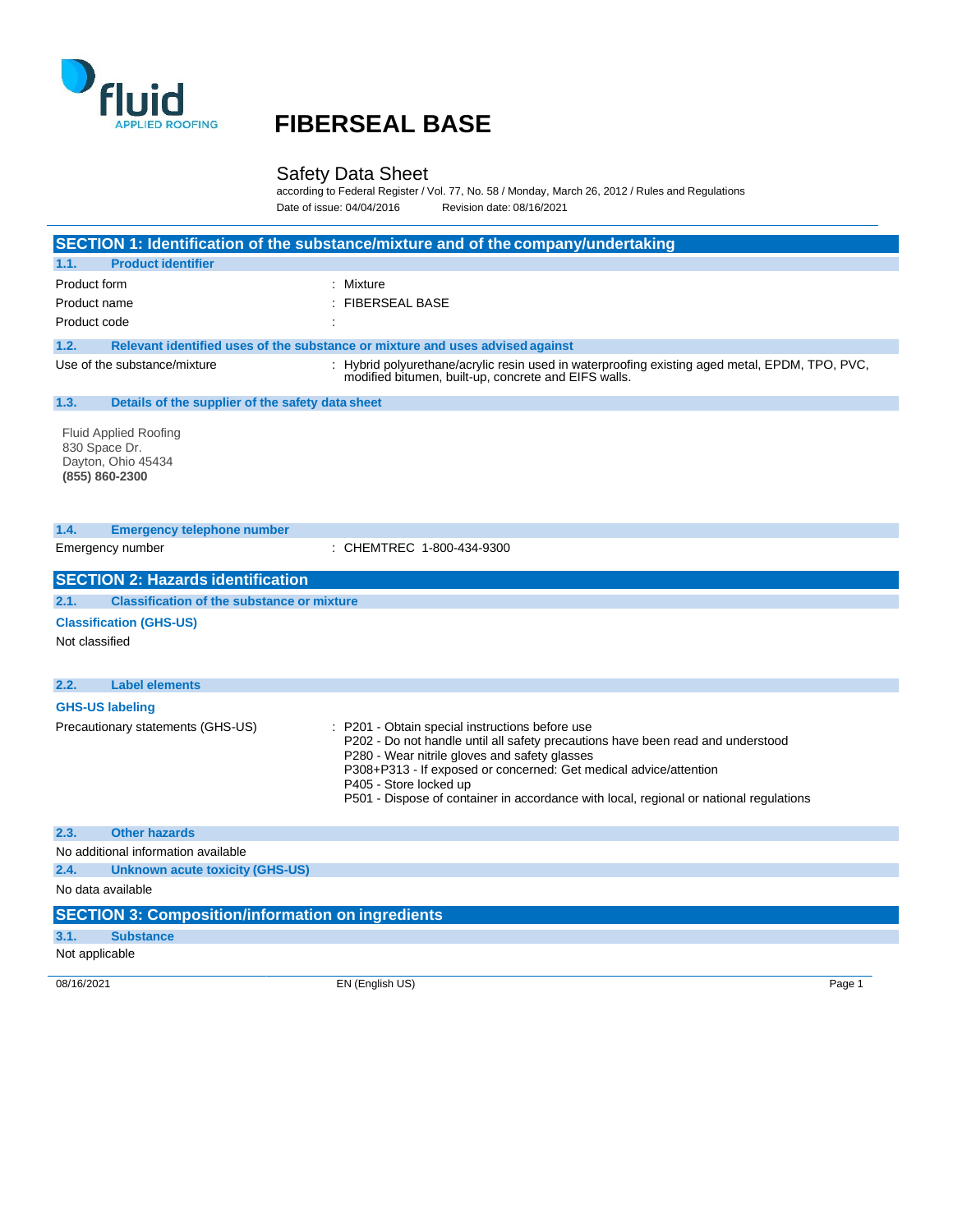### Safety Data Sheet

according to Federal Register / Vol. 77, No. 58 / Monday, March 26, 2012 / Rules and Regulations

| 3.2.             |                        |                  |                                    |
|------------------|------------------------|------------------|------------------------------------|
| <b>Name</b>      | duct identifier        | %                | $(GHS-US)$<br>Close:<br>sification |
| Titanium dioxide | 13463-67-7<br>(CAS No) | . . <del>.</del> |                                    |

| <b>SECTION 4: First aid measures</b>                                                                    |                                                                                                                                                                      |
|---------------------------------------------------------------------------------------------------------|----------------------------------------------------------------------------------------------------------------------------------------------------------------------|
| <b>Description of first aid measures</b><br>4.1.                                                        |                                                                                                                                                                      |
| First-aid measures general                                                                              | : Never give anything by mouth to an unconscious person. If you feel unwell, seek medical advice<br>(show the label where possible).                                 |
| First-aid measures after inhalation                                                                     | : Assure fresh air breathing. Allow the victim to rest.                                                                                                              |
| First-aid measures after skin contact                                                                   | Remove affected clothing and wash all exposed skin area with mild soap and water, followed by<br>warm water rinse.                                                   |
| First-aid measures after eye contact                                                                    | Rinse immediately with plenty of water. Obtain medical attention if pain, blinking or redness<br>persist.                                                            |
| First-aid measures after ingestion                                                                      | : Rinse mouth. Do NOT induce vomiting. Obtain emergency medical attention.                                                                                           |
| 4.2.<br>Most important symptoms and effects, both acute and delayed                                     |                                                                                                                                                                      |
| No additional information available                                                                     |                                                                                                                                                                      |
| 4.3.<br>Indication of any immediate medical attention and special treatment needed                      |                                                                                                                                                                      |
| No additional information available                                                                     |                                                                                                                                                                      |
| <b>SECTION 5: Firefighting measures</b>                                                                 |                                                                                                                                                                      |
| 5.1.<br><b>Extinguishing media</b>                                                                      |                                                                                                                                                                      |
| Suitable extinguishing media                                                                            | : Foam. Dry powder. Carbon dioxide. Water spray. Sand.                                                                                                               |
| Unsuitable extinguishing media                                                                          | : Do not use a heavy water stream.                                                                                                                                   |
| 5.2.<br>Special hazards arising from the substance or mixture                                           |                                                                                                                                                                      |
| No additional information available                                                                     |                                                                                                                                                                      |
| 5.3.<br><b>Advice for firefighters</b>                                                                  |                                                                                                                                                                      |
| Firefighting instructions                                                                               | : Use water spray or fog for cooling exposed containers. Exercise caution when fighting any<br>chemical fire. Prevent fire-fighting water from entering environment. |
| Protection during firefighting                                                                          | Do not enter fire area without proper protective equipment, including respiratory protection.                                                                        |
| <b>SECTION 6: Accidental release measures</b>                                                           |                                                                                                                                                                      |
| Personal precautions, protective equipment and emergency procedures<br>6.1.                             |                                                                                                                                                                      |
| 6.1.1.<br>For non-emergency personnel                                                                   |                                                                                                                                                                      |
| Emergency procedures                                                                                    | : Evacuate unnecessary personnel.                                                                                                                                    |
| 6.1.2.<br>For emergency responders                                                                      |                                                                                                                                                                      |
| Protective equipment                                                                                    | : Equip cleanup crew with proper protection.                                                                                                                         |
| Emergency procedures                                                                                    | : Ventilate area.                                                                                                                                                    |
| 6.2.<br><b>Environmental precautions</b>                                                                |                                                                                                                                                                      |
| Prevent entry to sewers and public waters. Notify authorities if liquid enters sewers or public waters. |                                                                                                                                                                      |
|                                                                                                         |                                                                                                                                                                      |
| 6.3.<br>Methods and material for containment and cleaning up<br>Methods for cleaning up                 | : Soak up spills with inert solids, such as clay or diatomaceous earth as soon as possible. Collect                                                                  |
|                                                                                                         | spillage. Store away from other materials.                                                                                                                           |
| 6.4.<br><b>Reference to other sections</b>                                                              |                                                                                                                                                                      |
| See Heading 8. Exposure controls and personal protection.                                               |                                                                                                                                                                      |
| <b>SECTION 7: Handling and storage</b>                                                                  |                                                                                                                                                                      |
| <b>Precautions for safe handling</b><br>7.1.                                                            |                                                                                                                                                                      |
| Precautions for safe handling                                                                           | : Wash hands and other exposed areas with mild soap and water before eating, drinking or                                                                             |

smoking and when leaving work. Provide good ventilation in process area to prevent formation of vapor. Obtain special instructions before use. Do not handle until all safety precautions have been read and understood.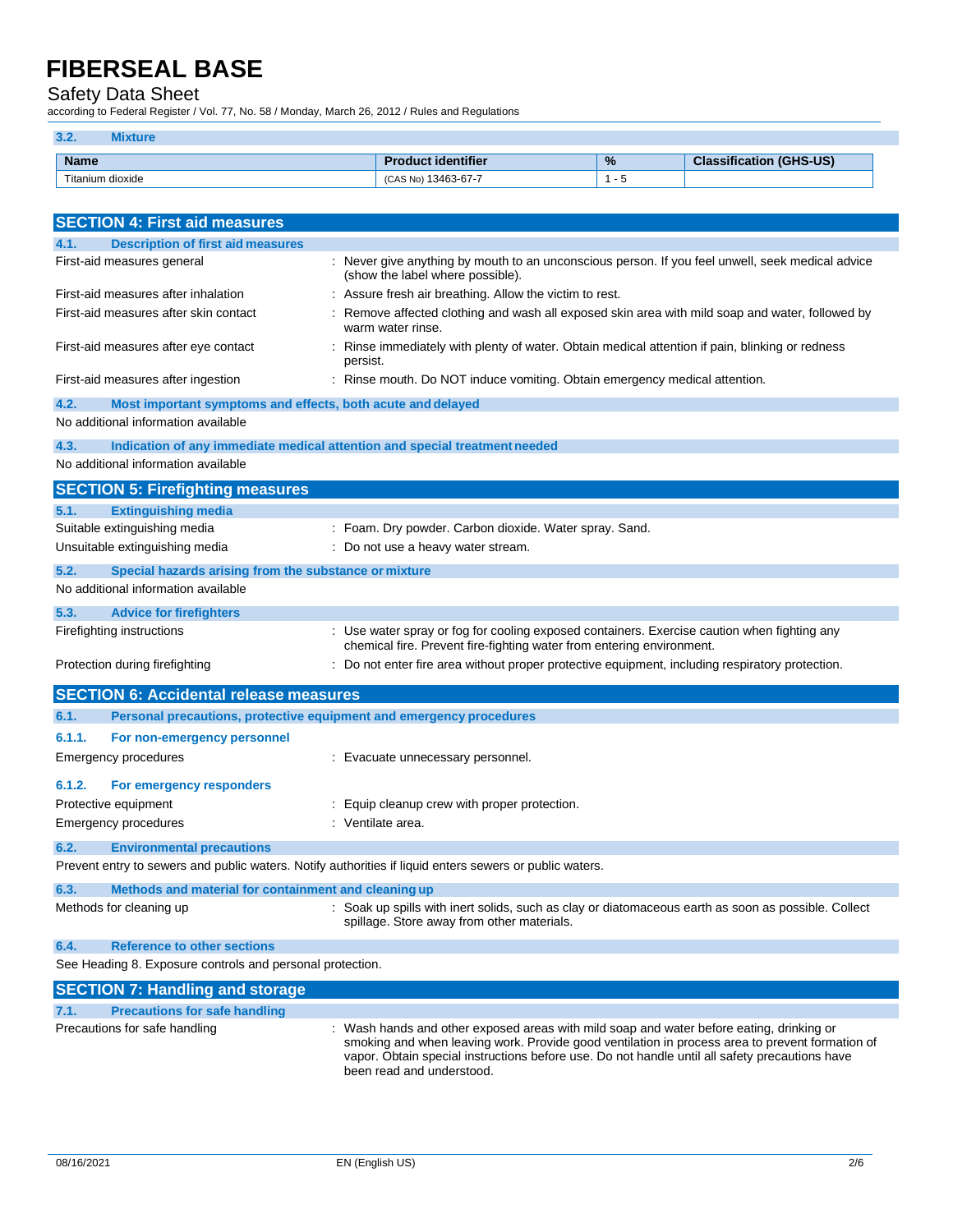## Safety Data Sheet

according to Federal Register / Vol. 77, No. 58 / Monday, March 26, 2012 / Rules and Regulations

| 7.2.                   | Conditions for safe storage including and incompatibilities |  |                                                                                                                   |
|------------------------|-------------------------------------------------------------|--|-------------------------------------------------------------------------------------------------------------------|
|                        | Storage conditions                                          |  | : Keep only in the original container in a cool, well-ventilated place. Keep container closed<br>when not in use. |
|                        | Incompatible products                                       |  | : Strong bases. Strong acids.                                                                                     |
| Incompatible materials |                                                             |  | : Sources of ignition.                                                                                            |
| $ -$                   | $\sim$ $\sim$ $\sim$ $\sim$ $\sim$ $\sim$                   |  |                                                                                                                   |

**7.3. Specific end use(s)**

No additional information available

## **SECTION 8: Exposure controls/personal protection**

**8.1. Control parameters**

|                                  | Titanium dioxide (13463-67-7)       |                     |  |  |
|----------------------------------|-------------------------------------|---------------------|--|--|
| USA ACGIH                        | ACGIH TWA (mg/m <sup>3</sup> )      | 1 $mq/m3$           |  |  |
| USA ACGIH                        | Remark (ACGIH)                      | LRT irr; A3         |  |  |
| USA OSHA                         | OSHA PEL (TWA) (mg/m <sup>3</sup> ) | $15 \text{ mg/m}^3$ |  |  |
| 8.2.<br><b>Exposure controls</b> |                                     |                     |  |  |
| Personal protective equipment    | : Avoid all unnecessary exposure.   |                     |  |  |

| <b>El Solial protective equipment</b> | . Avoiu all unifecessary exposure.    |
|---------------------------------------|---------------------------------------|
| Hand protection                       | : Wear nitrile gloves.                |
| Eye protection                        | : Chemical goggles or safety glasses. |
| Respiratory protection                | : Wear appropriate mask.              |

- 
- Other information **contain the container of the container**  $\blacksquare$  : Do not eat, drink or smoke during use.

### **SECTION 9: Physical and chemical properties**

| 9.1.<br>Information on basic physical and chemical properties |                                                                                                                                                              |  |  |
|---------------------------------------------------------------|--------------------------------------------------------------------------------------------------------------------------------------------------------------|--|--|
| Physical state                                                | : Liquid                                                                                                                                                     |  |  |
| Color                                                         | : Blue, White                                                                                                                                                |  |  |
| Odor                                                          | : characteristic                                                                                                                                             |  |  |
| Odor threshold                                                | : No data available                                                                                                                                          |  |  |
| pH                                                            | : No data available                                                                                                                                          |  |  |
| Relative evaporation rate (butyl acetate=1)                   | : No data available                                                                                                                                          |  |  |
| Melting point                                                 | : No data available                                                                                                                                          |  |  |
| Freezing point                                                | : No data available                                                                                                                                          |  |  |
| Boiling point                                                 | : No data available                                                                                                                                          |  |  |
| Flash point                                                   | : >200°F (93.4°C)                                                                                                                                            |  |  |
| Auto-ignition temperature                                     | : No data available                                                                                                                                          |  |  |
| Decomposition temperature                                     | : No data available                                                                                                                                          |  |  |
| Flammability (solid, gas)                                     | : No data available                                                                                                                                          |  |  |
| Vapor pressure                                                | : No data available                                                                                                                                          |  |  |
| Relative vapor density at 20 °C                               | No data available                                                                                                                                            |  |  |
| <b>Specific Gravity</b>                                       | : No data available                                                                                                                                          |  |  |
| Density                                                       | : $\approx 1.3$ g/cm <sup>3</sup>                                                                                                                            |  |  |
| Solubility                                                    | : Water: Solubility in water of component(s) of the mixture :<br>$\cdot$ : < 0.01 g/100ml $\cdot$ : 0.15 g/100ml $\cdot$ : 0.090 g/100ml $\cdot$ : $\cdot$ : |  |  |
| Log Pow                                                       | : No data available                                                                                                                                          |  |  |
| Log Kow                                                       | : No data available                                                                                                                                          |  |  |
| Viscosity, kinematic                                          | : No data available                                                                                                                                          |  |  |
| Viscosity, dynamic                                            | : No data available                                                                                                                                          |  |  |
| <b>Explosive properties</b>                                   | : No data available                                                                                                                                          |  |  |
| Oxidizing properties                                          | : No data available                                                                                                                                          |  |  |
| <b>Explosive limits</b>                                       | : No data available                                                                                                                                          |  |  |
| <b>Other information</b><br>9.2.                              |                                                                                                                                                              |  |  |
| VOC content                                                   | $: \approx 0.35$ g/l                                                                                                                                         |  |  |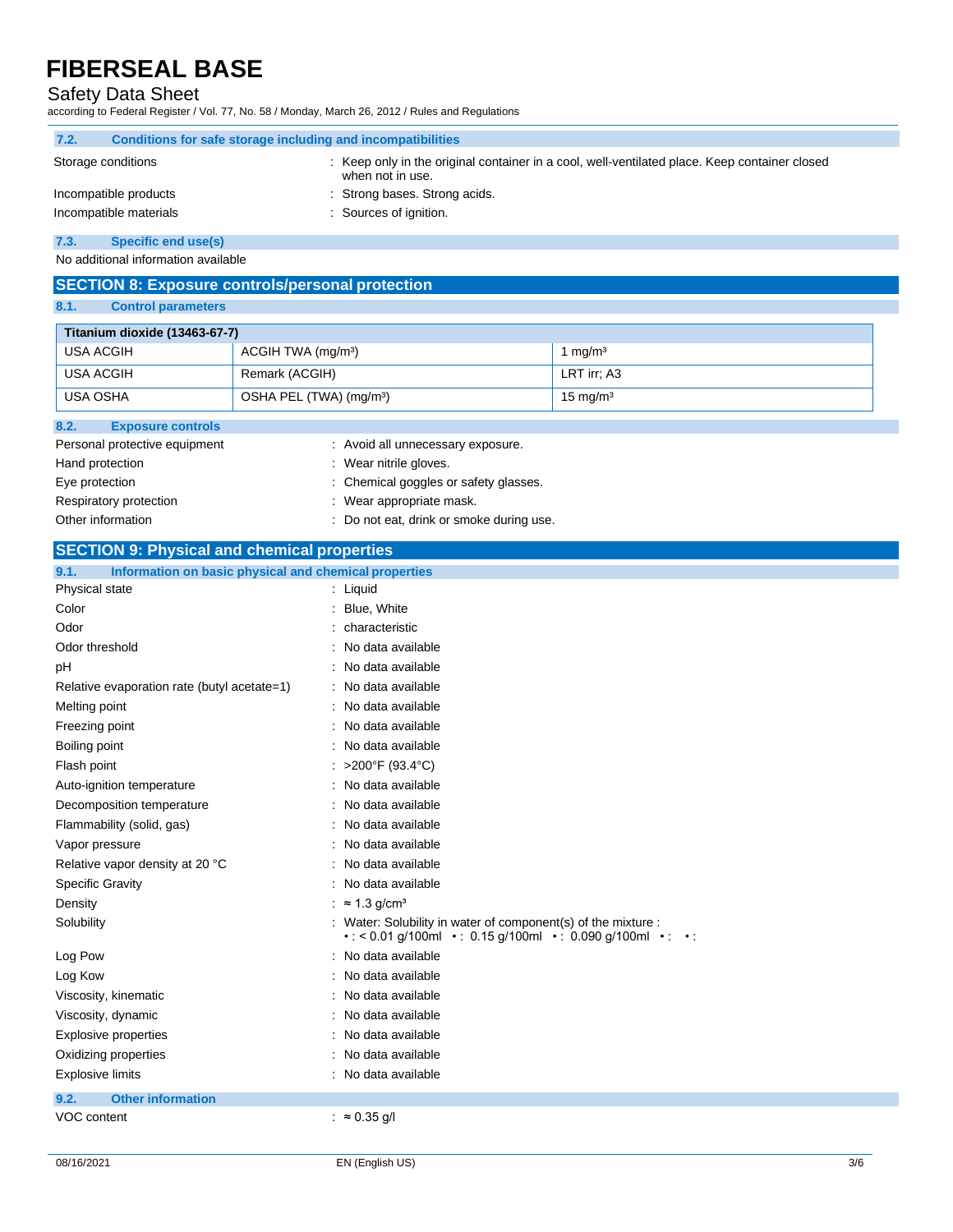### Safety Data Sheet

according to Federal Register / Vol. 77, No. 58 / Monday, March 26, 2012 / Rules and Regulations

|                                                                                                                                                                                                                               | <b>SECTION 10: Stability and reactivity</b> |  |  |
|-------------------------------------------------------------------------------------------------------------------------------------------------------------------------------------------------------------------------------|---------------------------------------------|--|--|
| 10.1.                                                                                                                                                                                                                         | <b>Reactivity</b>                           |  |  |
|                                                                                                                                                                                                                               | No additional information available         |  |  |
| 10.2.                                                                                                                                                                                                                         | <b>Chemical stability</b>                   |  |  |
| Not established.                                                                                                                                                                                                              |                                             |  |  |
| 10.3.                                                                                                                                                                                                                         | <b>Possibility of hazardous reactions</b>   |  |  |
| Not established.                                                                                                                                                                                                              |                                             |  |  |
| 10.4.                                                                                                                                                                                                                         | <b>Conditions to avoid</b>                  |  |  |
| No additional information available                                                                                                                                                                                           |                                             |  |  |
| 10.5.                                                                                                                                                                                                                         | Incompatible materials                      |  |  |
| Strong acids. Strong bases.                                                                                                                                                                                                   |                                             |  |  |
| 10.6.                                                                                                                                                                                                                         | <b>Hazardous decomposition products</b>     |  |  |
| the company of the company of the company of the company of the company of the company of the company of the company of the company of the company of the company of the company of the company of the company of the company | fume. Carbon monoxide. Carbon dioxide.      |  |  |

## **SECTION 11: Toxicological information**

**11.1. Information on toxicological effects**

Acute toxicity in the contract of the contract of the contract of the contract of the contract of the contract of the contract of the contract of the contract of the contract of the contract of the contract of the contract

| Titanium dioxide (13463-67-7)                    |                                                                                                                                                    |  |
|--------------------------------------------------|----------------------------------------------------------------------------------------------------------------------------------------------------|--|
| LD50 oral rat                                    | > 10000 mg/kg (Rat: OECD 425: Acute Oral Toxicity: Up-and-Down Procedure: Experimental<br>value; > 5000 mg/kg bodyweight; Rat; Experimental value) |  |
| LD50 dermal rabbit                               | > 10000 mg/kg (Rabbit; Experimental value)                                                                                                         |  |
| LC50 inhalation rat (mg/l)                       | > 6.8 mg/l/4h (Rat; Experimental value)                                                                                                            |  |
| Skin corrosion/irritation                        | : Not classified                                                                                                                                   |  |
| Serious eye damage/irritation                    | : Not classified                                                                                                                                   |  |
| Respiratory or skin sensitization                | : Not classified                                                                                                                                   |  |
| Germ cell mutagenicity                           | Not classified<br>÷                                                                                                                                |  |
| Carcinogenicity                                  | : Not classified                                                                                                                                   |  |
| Titanium dioxide (13463-67-7)                    |                                                                                                                                                    |  |
| IARC group                                       | 2B - Possibly carcinogenic to humans                                                                                                               |  |
| Reproductive toxicity                            | Not classified                                                                                                                                     |  |
| Specific target organ toxicity (single exposure) | : Not classified                                                                                                                                   |  |

| Specific target organ toxicity (repeated<br>exposure) | : Not classified |
|-------------------------------------------------------|------------------|
| Aspiration hazard                                     | : Not classified |

| .<br>symptoms |  | . |  |  |
|---------------|--|---|--|--|
|               |  |   |  |  |

## **SECTION 12: Ecological information**

Potential Adverse human health effects and

**12.1. Toxicity**

| Titanium dioxide (13463-67-7)                 |                                                   |
|-----------------------------------------------|---------------------------------------------------|
| LC50 fish 1                                   | > 1000 mg/l (96 h; Pimephales promelas)           |
| EC50 Daphnia 1                                | < 1000 mg/l (432 h; Daphnia magna; Static system) |
| LC50 fish 2                                   | > 1 g/l (96 h; Leuciscus idus)                    |
| EC50 Daphnia 2                                | < 500 mg/l (720 h; Daphnia magna; Static system)  |
| Threshold limit algae 1                       | 61 mg/l (72 h; Pseudokirchneriella subcapitata)   |
| 12.2.<br><b>Persistence and degradability</b> |                                                   |
| <b>FIBERSEAL BASE</b>                         |                                                   |
| Persistence and degradability                 | Not established.                                  |
| 08/16/2021                                    | EN (English US)<br>4/6                            |

: Based on available data, the classification criteria are not met.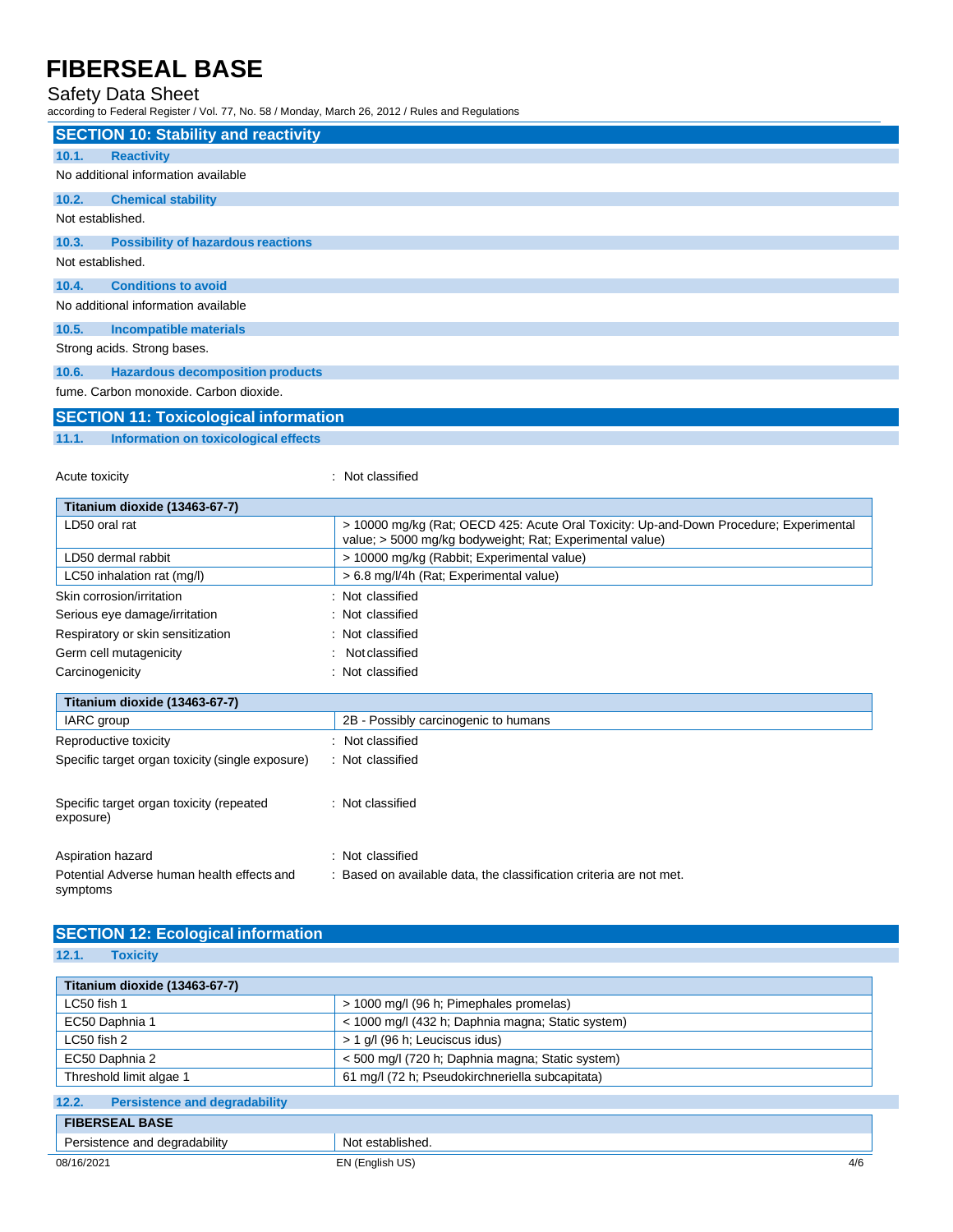### Safety Data Sheet

according to Federal Register / Vol. 77, No. 58 / Monday, March 26, 2012 / Rules and Regulations

| Titanium dioxide (13463-67-7)                                                 |                                                                                                 |  |  |  |  |
|-------------------------------------------------------------------------------|-------------------------------------------------------------------------------------------------|--|--|--|--|
| Persistence and degradability                                                 | Biodegradability: not applicable. Low potential for mobility in soil. Not established.          |  |  |  |  |
| Biochemical oxygen demand (BOD)                                               | Not applicable                                                                                  |  |  |  |  |
| Chemical oxygen demand (COD)                                                  | Not applicable                                                                                  |  |  |  |  |
| ThOD                                                                          | Not applicable                                                                                  |  |  |  |  |
| BOD (% of ThOD)                                                               | Not applicable                                                                                  |  |  |  |  |
| <b>Bioaccumulative potential</b><br>12.3.                                     |                                                                                                 |  |  |  |  |
| <b>FIBERSEAL BASE</b>                                                         |                                                                                                 |  |  |  |  |
| Bioaccumulative potential                                                     | Not established.                                                                                |  |  |  |  |
| Titanium dioxide (13463-67-7)                                                 |                                                                                                 |  |  |  |  |
| Bioaccumulative potential                                                     | Not bioaccumulative. Not established.                                                           |  |  |  |  |
| 12.4.<br><b>Mobility in soil</b>                                              |                                                                                                 |  |  |  |  |
| No additional information available                                           |                                                                                                 |  |  |  |  |
| <b>Other adverse effects</b><br>12.5.                                         |                                                                                                 |  |  |  |  |
| Effect on ozone layer                                                         | : No additional information available                                                           |  |  |  |  |
| Effect on the global warming                                                  | : No known ecological damage caused by this product.                                            |  |  |  |  |
| Other information                                                             | : Avoid release to the environment.                                                             |  |  |  |  |
| <b>SECTION 13: Disposal considerations</b>                                    |                                                                                                 |  |  |  |  |
| 13.1.<br><b>Waste treatment methods</b>                                       |                                                                                                 |  |  |  |  |
| Waste disposal recommendations                                                | Dispose in a safe manner in accordance with local/national regulations. Dispose of container in |  |  |  |  |
| Ecology - waste materials                                                     | accordance with local, regional or national regulations.<br>: Avoid release to the environment. |  |  |  |  |
| <b>SECTION 14: Transport information</b>                                      |                                                                                                 |  |  |  |  |
| In accordance with DOT                                                        |                                                                                                 |  |  |  |  |
| Not regulated for transport                                                   |                                                                                                 |  |  |  |  |
| <b>Additional information</b>                                                 |                                                                                                 |  |  |  |  |
| Other information                                                             | : No supplementary information available.                                                       |  |  |  |  |
|                                                                               |                                                                                                 |  |  |  |  |
| <b>ADR</b>                                                                    |                                                                                                 |  |  |  |  |
| Transport document description                                                |                                                                                                 |  |  |  |  |
| <b>Transport by sea</b>                                                       |                                                                                                 |  |  |  |  |
| No additional information available                                           |                                                                                                 |  |  |  |  |
| <b>Air transport</b>                                                          |                                                                                                 |  |  |  |  |
| No additional information available                                           |                                                                                                 |  |  |  |  |
| <b>SECTION 15: Regulatory information</b>                                     |                                                                                                 |  |  |  |  |
| 15.1. US Federal regulations                                                  |                                                                                                 |  |  |  |  |
| <b>FIBERSEAL BASE</b>                                                         |                                                                                                 |  |  |  |  |
| Not listed on the United States TSCA (Toxic Substances Control Act) inventory |                                                                                                 |  |  |  |  |
| 15.2. International regulations                                               |                                                                                                 |  |  |  |  |
| <b>CANADA</b>                                                                 |                                                                                                 |  |  |  |  |
| No additional information available                                           |                                                                                                 |  |  |  |  |
| <b>EU-Regulations</b><br>No additional information available                  |                                                                                                 |  |  |  |  |
| Classification according to Regulation (EC) No. 1272/2008 [CLP]               |                                                                                                 |  |  |  |  |
| <b>Classification according to Directive 67/548/EEC or 1999/45/EC</b>         |                                                                                                 |  |  |  |  |
| Not classified                                                                |                                                                                                 |  |  |  |  |
|                                                                               |                                                                                                 |  |  |  |  |